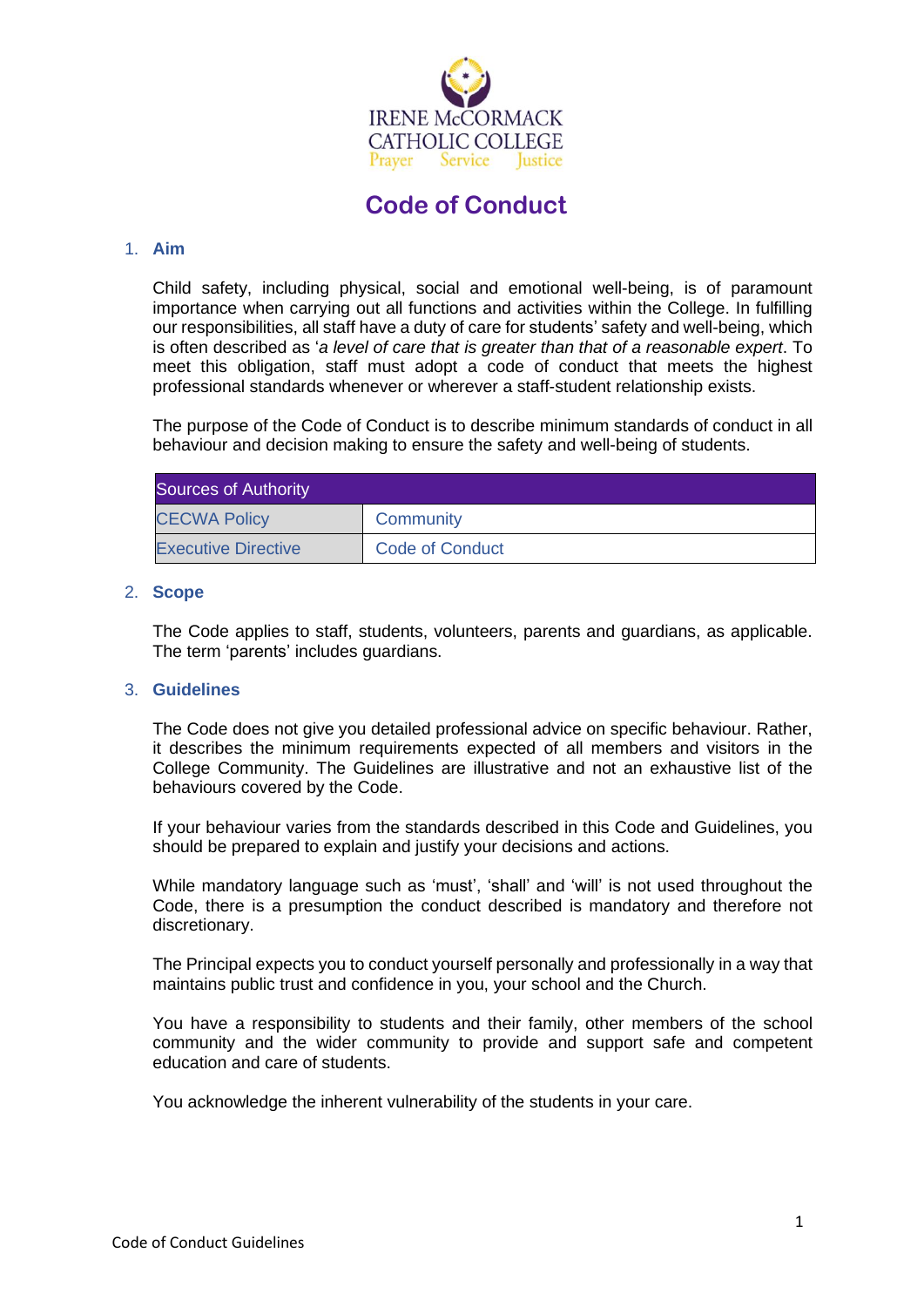You recognise that the safety and well-being of students depends upon your vigilance and diligence and the vigilance and diligence of all adults.

You will do your best to support other members of the school community to comply with the Code.

In cases of conflict between parts of the Code, between the Code and other school policies, or in any decision-making choices, you give priority to the outcome that will be in the best interests of the safety and well-being of the child.

#### **Self-Assessing Against the Code**

The fundamental question to ask when self-assessing against the Code is to ask, "Whose needs are being met". Clearly, the answer must be the students.

To assist staff to make appropriate decisions whether they are at risk of being in breach of the Code, staff should ask themselves the following questions:

- 1. Am I dealing with a particular student in a different manner than with other students under the same circumstances?
- 2. Am I behaving in a way that puts my own emotional needs above the student's needs or welfare?
- 3. Am I sharing information with a student because I think it will help the student or because I need to be liked?
- 4. Am I interacting with the student in an 'online environment' consistently with how I would act with that student in class or at school?
- 5. Am I engaging in behaviours and discussions either personally or 'online' that are beyond the realm of children or teenagers?
- 6. Is my dress, availability, language or demeanour different from the normal with a particular student?
- 7. Would I modify my behaviour with a student if a colleague were present?
- 8. Would I judge my conduct negatively if I observed it in another staff member?
- 9. Is it possible that the consequences of my actions will have negative outcomes for the student?
- 10. Is it possible that the consequences of my actions will negatively affect people's confidence in my suitability/fitness to teach and work with children?
- 11. How would I feel explaining my actions to my Principal?

#### **Breaches**

Breaches of the Code must be notified to the Principal and it is a breach of the Code not to do so.

A breach of the Code may constitute a failure to follow a lawful direction from the Principal and therefore the Principal will have the discretion as to what action to take, which may include counselling, professional development or sanctions under any agreement between you and the Principal. If you are a parent, volunteer or visitor, the Principal may take such action as is appropriate in your circumstances to maintain the safety and well-being of students.

The Principal must notify the appropriate authorities of any breach of the Code that was considered grooming behaviour: That is, deliberately undertaken with the aim of befriending and establishing an emotional connection with a student, to lower the student's inhibitions in preparation for engaging in sexual activity with the student.

Identifying the warning signs of inappropriate conduct or grooming is a key step in maintaining the safety and wellbeing of students.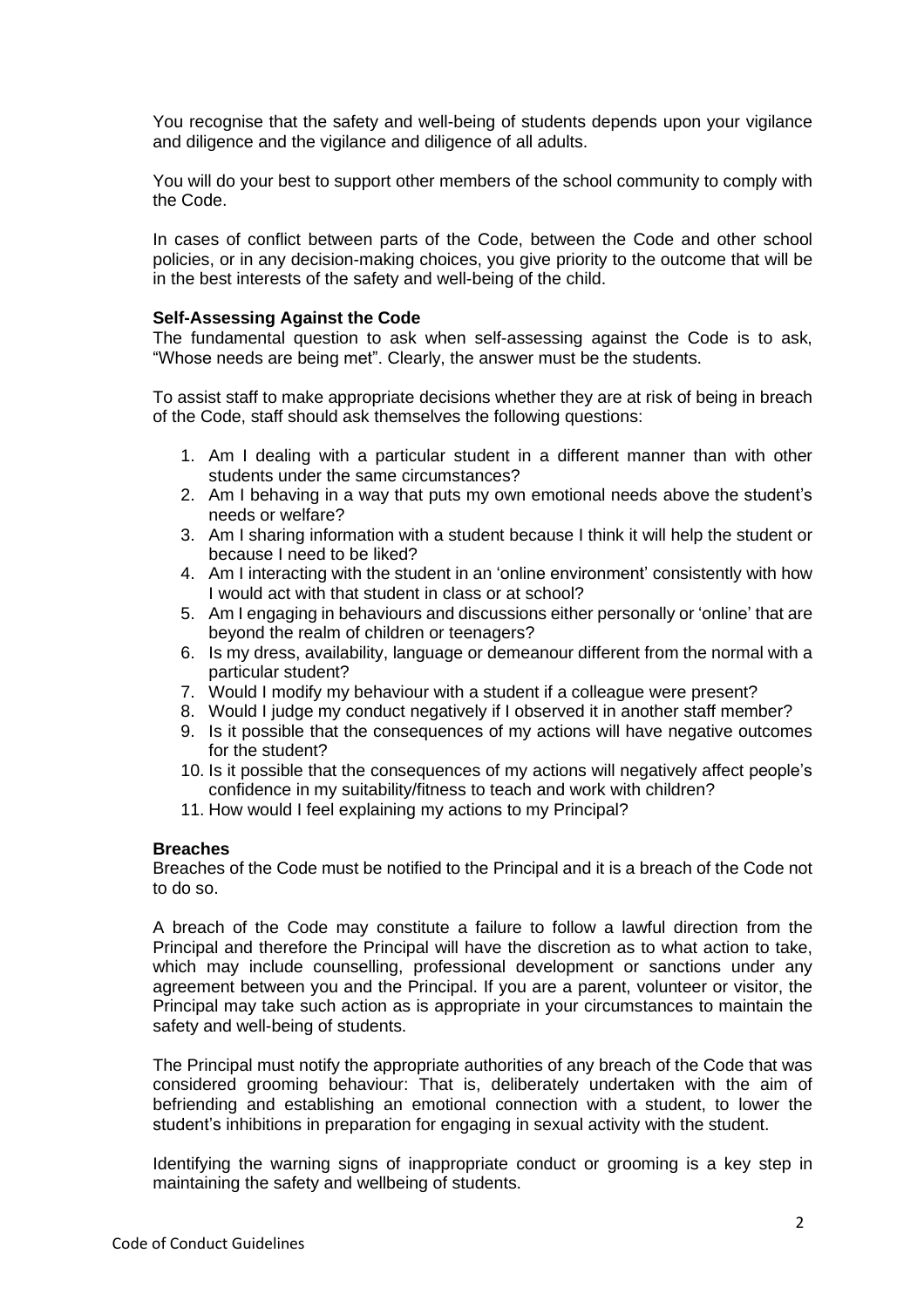There are many different signals or patterns of behaviour that may indicate that a staff member has transgressed professional boundaries. Some of these behaviours include:

- developing relationships that could be seen as favouritism (for example, the offering of gifts or special treatment for specific students)
- being alone with a student in circumstances where you are unseen or unlikely to be randomly interrupted
- initiating unnecessary physical contact with students or doing things of a personal nature that a student can do for themselves, such as toileting or changing clothes
- engaging in personal disclosures (including personal contact details), or exchanges containing sexual content with or in the presence of a student
- organising contact with a student or their family outside of school without the Principal's knowledge and/or consent (e.g. tutoring, sport coaching) – *See Appendix A for further elaboration on dual relationships and Appendix B for reporting and recording procedures where dual relationships exist.*
- having any non-curriculum related online contact with a student (including via digital media) or their family
- using any personal digital media account to contact students or their family
- photographing or videoing a student without the consent of the parent
- being in the presence of a student whilst under the influence of alcohol or nonmedically prescribed drugs or offering either to a student

The Principal must notify the appropriate authorities of any breach of the Code that was sexual abuse of a child: that is, sexual behaviour in circumstances where:

- the student is the subject of bribery, coercion, a threat, exploitation or violence;
- the student has less power than another person involved in the behaviour; or
- there is a significant disparity in the developmental function or maturity of the child and another person involved in the behaviour.

#### **Conduct Statements**

- 1. You act safely and competently.
- 2. You give priority to students' safety and well-being in all your behaviour and decision making.
- 3. You act in accordance with the values of the Gospel as defined in the Code of Ethical Conduct.
- 4. You conduct yourself in accordance with laws, agreements, policies and standards relevant to your relationship with the school community.
- 5. You respect the dignity, culture, values and beliefs of each member of the school community.
- 6. You treat personal information about members of the school community as private and confidential.
- 7. You give impartial, honest and accurate information about the education, safety and well-being of students.
- 8. You support all members of the school community in making informed decisions about students.
- 9. You promote and preserve the trust and privilege inherent in your relationship with all members of the school community.
- 10. You maintain and build on the community's trust and confidence in Catholic schools and the Church.
- 11. You act reflectively and ethically.
- 12. You allow students to have a voice in their education, safety and well-being.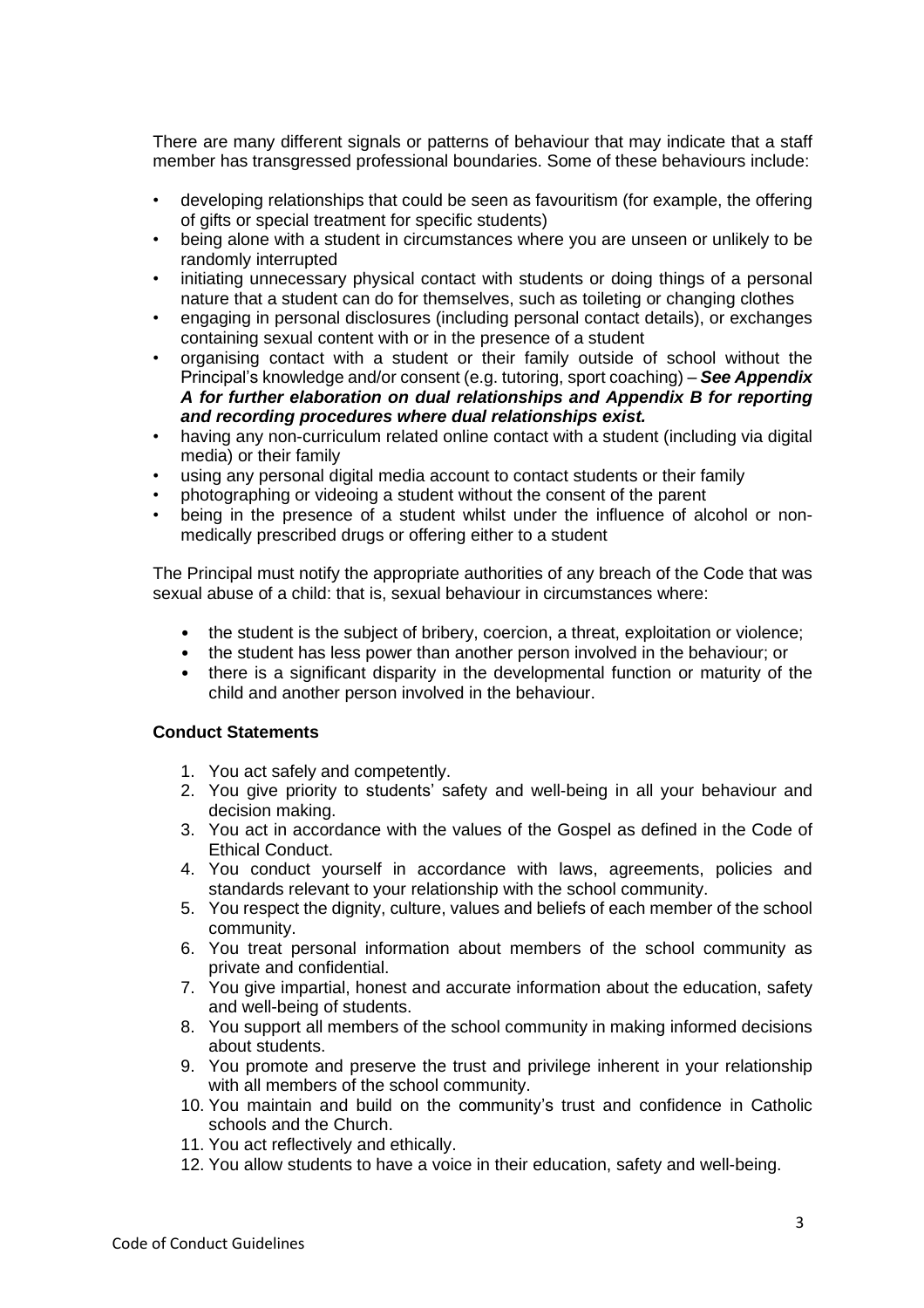### **Conduct Statement 1**

#### **You act safely and competently.**

- 1. You are expected to put the safety of students ahead of every other relevant but secondary consideration.
- 2. In doing so, you are expected to act within the scope of your expertise and role within the school community.
- 3. If the safety and well-being of a student requires skills and experience outside your core competency, you must refer the student to the appropriate expert.
- 4. You are personally responsible within the context of your position in the school community for the provision of safe and competent student education. It is your responsibility to maintain the competence necessary to fulfil your role. Maintenance of competence includes participation in ongoing professional development to maintain and improve knowledge, skills and attitudes relevant to your role in your school.
- 5. You recognise that the Principal, staff, parents and students assess your ability to act safety and competently based on your behaviour and decision making, and you do likewise in your assessment of them. You are responsible for conducting yourself in all things such that there is no speculation, doubt or ambiguity that you do so in the best interests of students. You must take reasonable steps to avoid situations where your decisions or behaviour could be interpreted as putting students at risk. You must also notify the Principal as soon as possible if you found yourself in such a position of ambiguity so that you can explain the circumstances.
- 6. You recognise each student's and their parents' right to receive accurate information; be protected against foreseeable risk of harm; and be involved in and informed about decisions in relation to their education.
- *7.* You perform your role in the school within your professional or industry competency and according to school policies and any standards or codes applicable to your profession or industry.
- 8. You notify an appropriate person or the Principal of any information relevant to maintaining student safety and well-being, or any observation of questionable, unethical or unlawful behaviour, including breaches of this Code, and intervene to safeguard the student if the circumstances require it.
- 9. You ensure that any information you receive relevant to the safety and wellbeing of students is either acted upon by you in the best interests of the student if you are the relevant decision maker, or passed to the relevant decision maker for them to act.
- 10. You perform your work in a safe and competent manner that is not compromised by personal health limitations, including the use of alcohol or other substances that may alter your capacity to act safely. If your health threatens your ability to work safely and competently, you have a responsibility to seek assistance to address your health needs. This may include making a confidential report to an appropriate authority.
- 11. You perform duties in partnership with parents and school staff and in accordance with the standards of your profession or industry (e.g. Staff Registration Board).
- 12. You perform duties in accordance with wider standards relating to safety and quality in education and student care and responsibility for a safe school, such as those relating to occupational health and safety, mandatory and critical incident reporting, and participation in incident analysis and formal open disclosure procedures.
- 13. You make decisions about students based on their age, ability, and in the best interests of the student's sense of security, and physical, social, emotional and mental safety.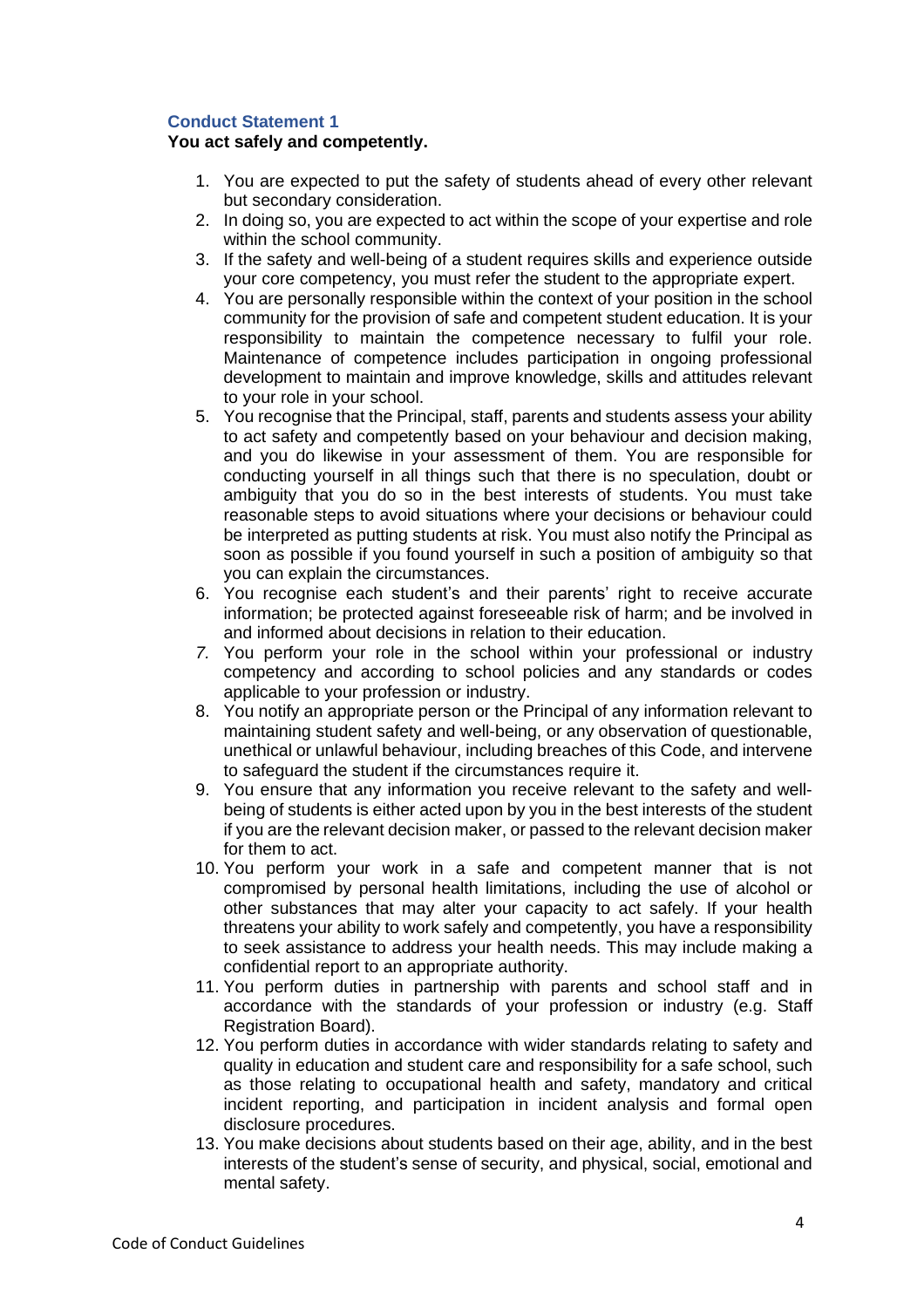14. You seek advice, assistance and second opinions from experts and Principal as necessary.

#### **Conduct statement 2**

#### **You give priority to students' safety and well-being in all your behaviour and decision making.**

- 1. You accept that you and all adults have individual and joint responsibility for the safety and well-being of students.
- 2. You ensure the safety and well-being of students are the primary focus of your actions and decisions and take precedence over any other considerations including the reputation of the school and your own needs.
- 3. You support the safety, health and well-being of each student, promoting and supporting decisions and behaviour that contribute to the student's selfconfidence, safety and well-being.
- 4. You do not behave in any way that risks creating ambiguity about whether you are acting in the best interests of a student.
- 5. You respectfully communicate in plain language and in a way the student and those supporting their education can understand so they may fully participate in that education.
- 6. You support informed decision making by advising the student as appropriate and those supporting their education about education options, and assist the student and their supporters to make informed decisions about that education.
- 7. You endeavour to ensure the voice of the student is heard as appropriate, taking into account age and circumstances.
- 8. You seek out, welcome, and learn from information relevant to the safety and well-being of students in any form, including advice, disclosures, complaints, criticisms, feedback and performance reviews. You look for opportunities to engage in formal and informal group and self-reflection and professional development about your own and others' decisions so that you and the school can learn and continuously improve.
- 9. You recognise that all information about students collected by school staff is done so on behalf of the Principal and for the benefit of the student. Therefore, all information is disclosed to and accessible by all who have a need to know it in order to support the education, safety and well-being of the student.
- 10. You respectfully advocate for the safety and well-being of students above all other considerations.
- 11. You recognise the importance that students' education continues without interruption or disturbance.
- 12. You disclose to the Principal any information that a reasonable person would recognise may be relevant to the safety and well-being of students so that the Principal may make appropriate decisions to manage any risk to them. This includes any relationship with any person who may have been accused of harming children or acting unsafely towards them.
- 13. You recognise that students and their parents are entitled to assume that the sole focus of your engagements with students is to educate them within a safe environment that puts their well-being above all else. You understand that this trust by parents and students puts the onus on you to use your relationship with students solely for their education. You use all engagements with students and their parents, whether in person, through a third party, or via digital media for the purpose of teaching the curriculum.
- 14. You do not accept gifts or benefits that could be viewed as a means of influencing your objective decision making.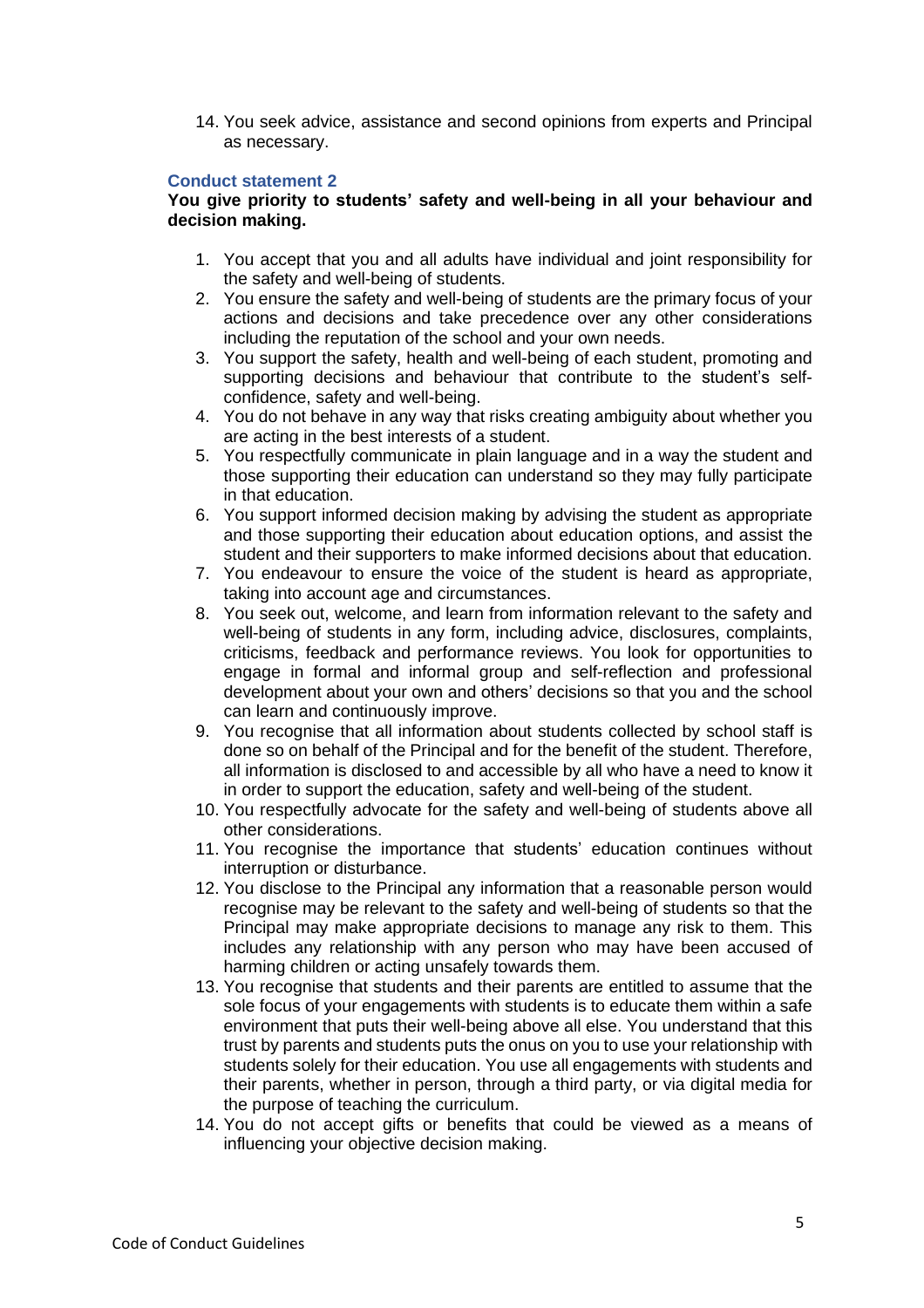### **Conduct statement 3**

### **You act in accordance with the values of the Gospel as defined in the Code of Ethical Conduct.**

- 1. You are mindful that your decisions and behaviour are opportunities for students and others to see Gospel values in action and how faith integrates with life. Therefore you are responsible for educating yourself and anyone you lead on the content of those values, and their practical application in your decision making.
- 2. You acknowledge that as a member of a Catholic school community, you are required to strive to develop and live out your relationships with all people in a manner that is based on Gospel values as defined in the CECWA Code of Ethical Conduct.
- 3. You accept that as a member of a Catholic school community, your conduct reflects on Catholic Education and the Church, and therefore you must strive to uphold the letter and spirit of the Code of Ethical Conduct.
- 4. You are called upon by the Code of Ethical Conduct act in a manner that is:
	- Based on Christian ethics
	- Professional
	- Timely
	- Contextually appropriate
- 5. The Code of Ethical Conduct requires you to take an ethical approach based on the living out of Gospel values which find expression in:
	- Respect for the dignity of each person
	- Acknowledgment of the giftedness of each person
	- Commitment to building positive relationships
	- Confidentiality
	- Accountability
- 6. Respecting dignity is based on:
	- A conscious appreciation of the sacredness of the individual's creation
	- A sensitivity to the fact that each individual has emotions, fears, hopes and an innate goodness which flows from creation in the image of God
- 7. Recognising the giftedness of others involves:
	- Discerning these gifts
	- Naming and acknowledging these gifts
	- Empowering individuals and groups to use their gifts
- 8. Fostering positive relationships which flow from being:
	- Welcoming and open
	- Honest and loyal
	- Trusting and trustworthy
	- Willing to share knowledge, skills, resources and insights
- 9. Committing to appropriate confidentiality based on:
	- Respect for others
	- Professionalism
- 10. Committing to:
	- The Mandate of the Bishops of Western Australia
	- The acceptance of responsibility for any action or initiative at a personal and professional level.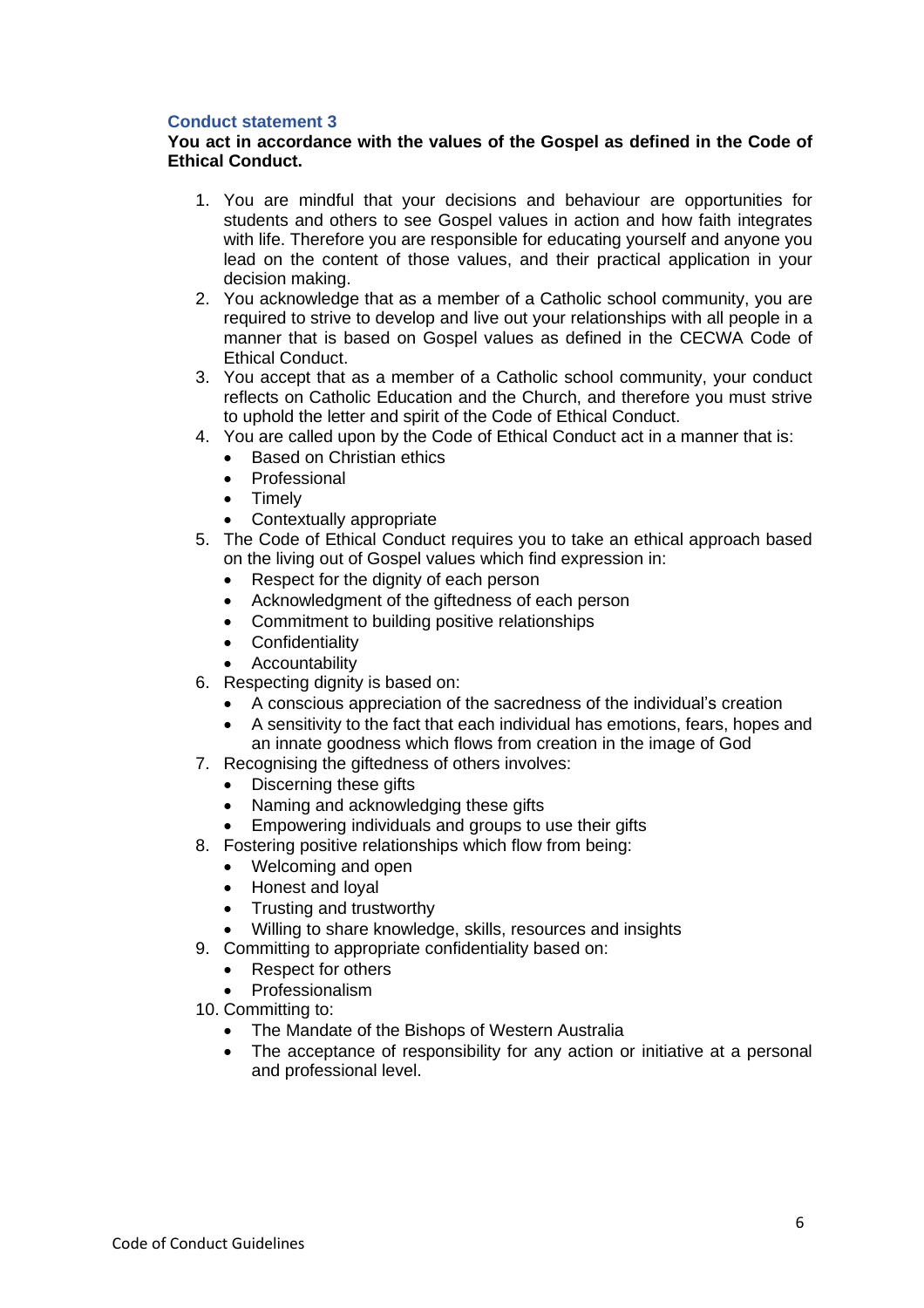#### **Conduct statement 4**

### **You conduct yourself in accordance with laws, agreements, policies and standards relevant to your relationship with the school community.**

- 1. Your relationship with other members of the school community is defined by whatever written or verbal agreement has given rise to that relationship. If you are a member of staff, it is your employment agreement. If you are a parent or acting in a parental capacity, it is the student's enrolment agreement. If you are a member of the school board, it is your school board constitution. If you are a visitor, it is in accordance with the permission of the Principal to be on school grounds on condition that you act safely and competently.
- 2. If you witness the unlawful or unsafe conduct of any other member of the school community, or breaches of policy or this Code, whether in teaching, administration, school support services, or while engaging with students in person or via digital or other media, you have both a responsibility and an obligation to notify such conduct to the Principal or an appropriate authority and take other action as necessary to protect students.
- 3. Where you notify the Principal or a delegate of unsafe conduct, including breaches of this Code, and that notification fails to produce an appropriate response in the circumstances, you may take the matter to an appropriate external authority.
- 4. You respect both the person and property of students and their families, and of other members of the school community, and the property and finances of the school.
- 5. You use school property and resources responsibly and for the purposes of the school.

### **Conduct statement 5**

#### **You respect the dignity, culture, values and beliefs of each member of the school community.**

- 1. You respect both the person and capacity of each member of the school community, treat them with dignity, show respect for their culture, values, and beliefs.
- 2. You interact with members of your school community in an honest and respectful manner.
- 3. You perform your duties and conduct your relations with students and members of the school community with fairness and justice. This includes taking appropriate action to ensure the safety and quality of the education and care of students are not compromised because of harmful or prejudicial attitudes about culture, ethnicity, gender, sexuality, age, religion, disability, spirituality, political, social or health status.
- 4. In planning and providing education and school support services, you uphold the standards of culturally safe and competent care. This includes according due respect and consideration to the cultural knowledge, values, beliefs, personal wishes and decisions of each member of the school community. You acknowledge the changing nature of families and recognise that families can be constituted in a variety of ways.
- 5. You do not express racist, sexist, homophobic, ageist and other prejudicial and discriminatory attitudes and behaviours toward any member of the school community. You take appropriate action when observing any such prejudicial and discriminatory attitudes and behaviours.
- 6. In making professional judgements in relation to the interests and rights of a member of the school community, you do not contravene the law or breach the human rights of any person.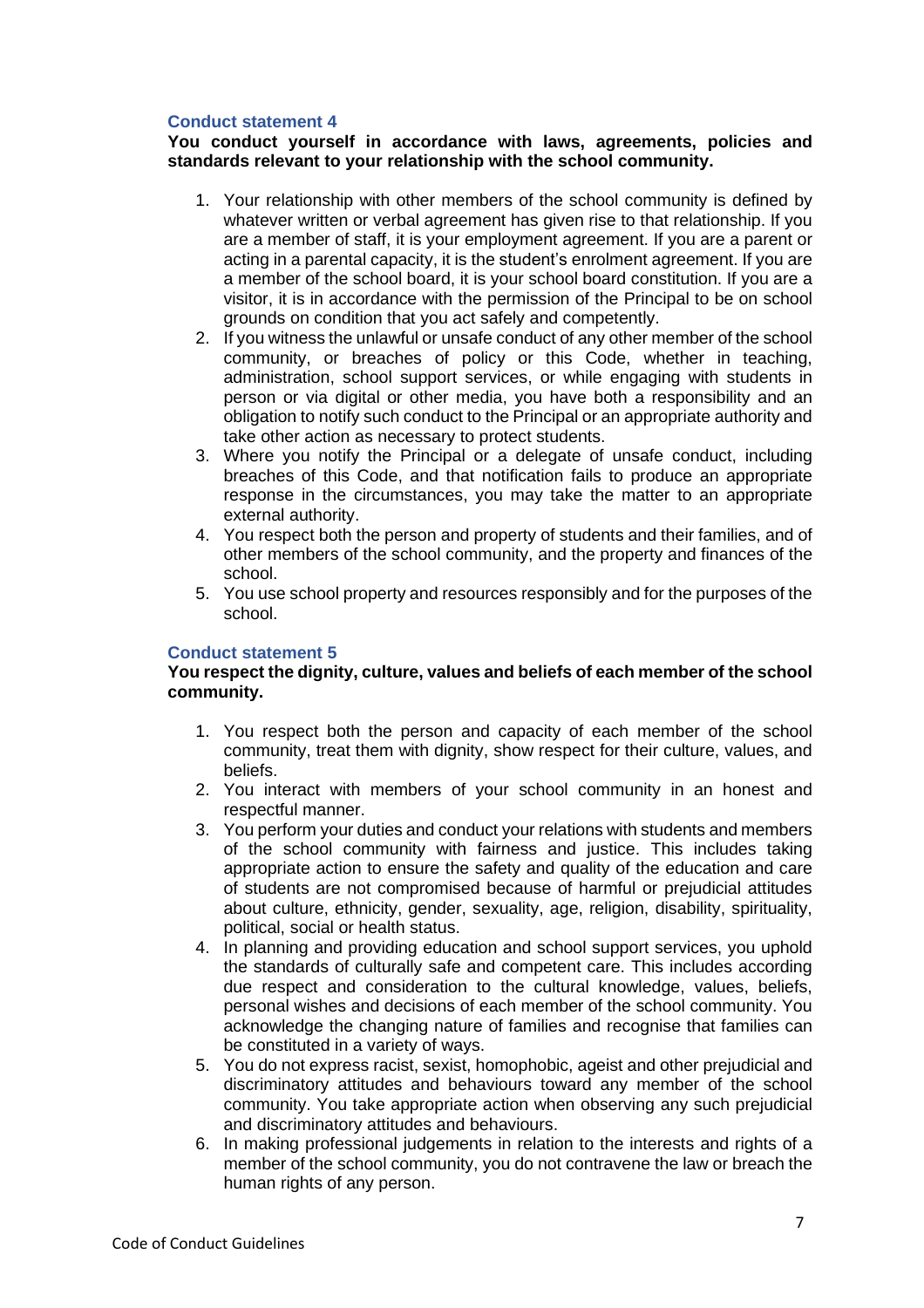### **Conduct statement 6**

#### **You treat personal information about members of the school community as private and confidential.**

- 1. You use personal information in accordance with your school Privacy Procedures.
- 2. You have ethical and legal obligations to treat personal information as confidential. You protect the privacy of each member of the school community by treating the information gained in the relationship as confidential, restricting its use and disclosure to the purposes defined in your school Privacy Procedures.
- 3. If a third party asks for access to personal information, you must take reasonable steps to confirm the identity of the third party, and that it is lawful to disclose the information to them. You must inform the member of the school community that you have disclosed their personal information unless you are satisfied that there are legal reasons for not doing so.
- 4. You seek advice if you identify a conflict between protecting personal information and any resulting risk to the safety and well-being of a student.
- 5. You create and keep accurate records of conversations about significant decisions involving the safety and well-being of students.

#### **Conduct statement 7**

#### **You give and seek the best, honest and most accurate information about the education and care of students.**

- 1. You give and seek accurate advice relevant to the education, safety and wellbeing of students, based on primary rather than secondary sources.
- 2. You fully explain the advantages and disadvantages of any options so all involved can participate constructively in decision making to deliver the best results for the student.
- 3. You accurately represent the role you play in the education, safety and wellbeing of students.
- 4. Where the education, safety or well-being of a student requires expert knowledge or experience, you seek these out for the benefit of the student.
- 5. You seek out first hand sources of information directly from parents, colleagues and experts, or in documents and policies when making decisions or giving advice rather than relying on hearsay, opinion, rumour or assumptions.

#### **Conduct Statement 8**

#### **You support all members of the school community in making informed decisions about students.**

- 1. You recognise that parents are the first educators of their children and equal partners in the education of students.
- 2. You understand that each member of the school community has skills, experience and knowledge that may be a unique resource that can be directed to towards the safety and well-being of students.
- 3. You actively share information about students with their parents and the Principal so that they may make informed decisions about students. You listen to everyone with courtesy and respect.
- 4. You treat the opinions of parents and school staff about the education and wellbeing of students with respect and dignity, even if you do not agree with it or believe it is misinformed or misguided.
- 5. You use plain language with appropriate style, tone and level in your written or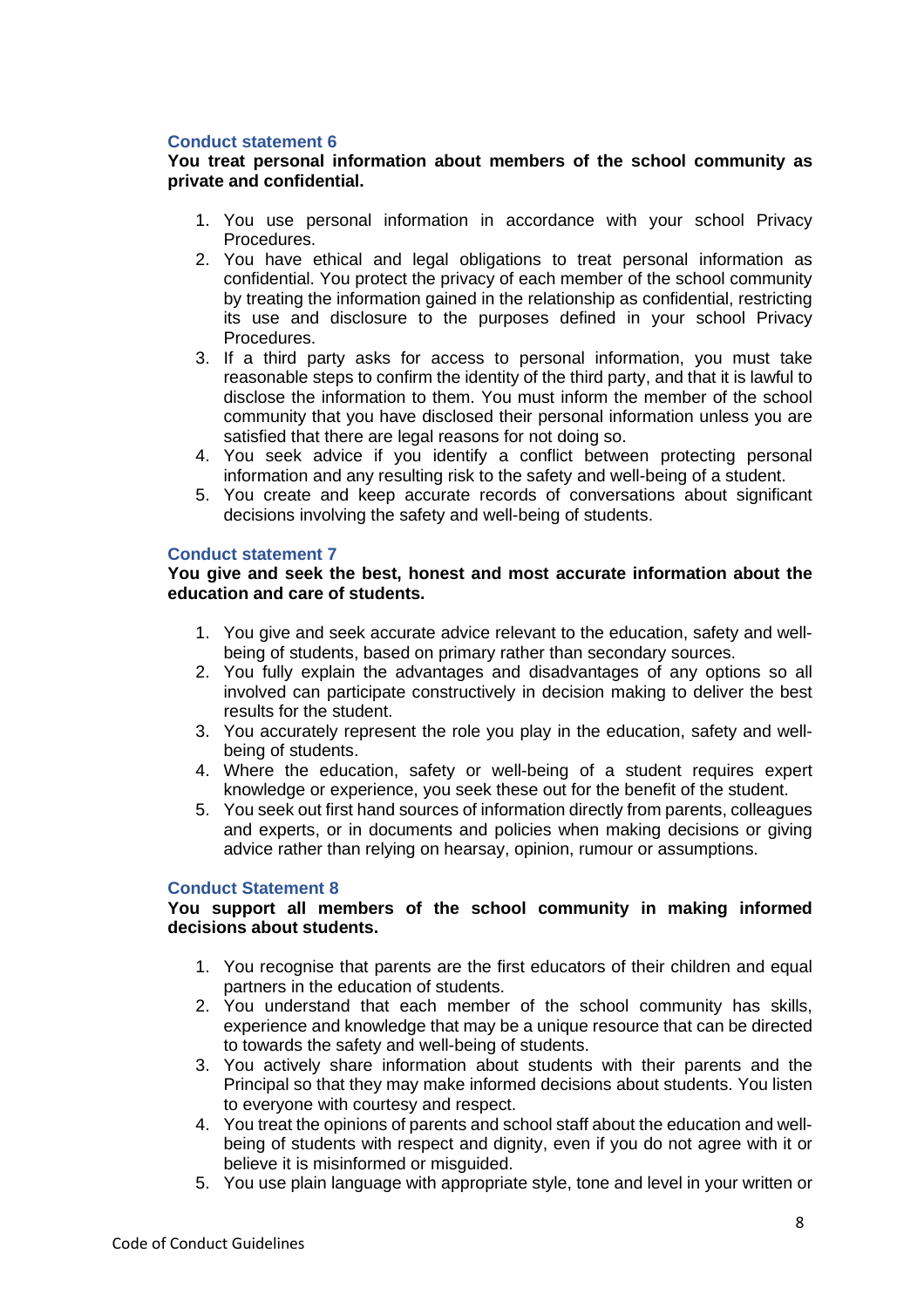verbal communication, particularly when expressing technical or expert advice, and you actively seek confirmation that you have been understood.

- 6. You engage with all parents equally and fairly, regardless of their relationship status, mindful that, in the absence of court orders to the contrary, each parent has equal and joint parental responsibility for their child. You do not allow your opinion about the behaviour of parents to prevent you from engaging openly and honestly with each of them about their child's education.
- 7. You continue to inform and engage with a parent about the education and wellbeing of their child on the assumption that it is in the student's best interests to do so, regardless of the parent's level of engagement with you or the child. You respect any decision by a parent to disengage with you or their child, and you remain open to re-engage in the future.
- 8. You act to strengthen, preserve, restore and promote positive relationships between the student and their parents, family members, and those significant to the student, regardless of any breakdown in these relationships.
- 9. You do not use the behaviour of either parent as a reason for denying them or their child access to information or support from the school that are in the best interests of the student, unless doing so would place the student or school community at risk of harm.

#### **Conduct statement 9**

**You promote and preserve the trust and privilege inherent in your relationship with all members of the school community.**

- 1. You promote and preserve the trust inherent in your relationship with students and with their parents.
- 2. You recognise that an inherent power imbalance exists within your relationship with students that may make the students and their family vulnerable and open to exploitation. You actively preserve the dignity of all people through practised kindness and by recognising the potential vulnerability and powerlessness of each student and their family. You recognise that the power relativities between you and a student can be significant, particularly where the student is very young, has a disability, a difficult family background, has cultural differences, or experiencing emotional turmoil. This vulnerability creates a power differential in your relationship with students that must be recognised and managed with care.
- 3. You take reasonable measures to establish a sense of trust to protect the physical, psychological, emotional, social and cultural well-being of each student. You protect students who are vulnerable, including but not limited to students with disability, from exploitation and harm.
- 4. You have a responsibility to maintain appropriate boundaries with students and to actively support other adults to do likewise, including bringing to their attention any failure to do so.
- 5. You may have personal or recreational relationships outside your school role with students' families and friends, or with school staff. You are aware that dual relationships may compromise student care and well-being. In cases of overlap or conflict between your dual relationships, you act with the primary intent of the safety and well-being of the student, which may require you to withdraw from a social relationship – *See Appendix A for further elaboration on dual relationships and Appendix B for reporting and recording procedures where dual relationships exist.*
- 6. You do not engage in any behaviour with a student that could be interpreted by a reasonable person as being a friendship.
- 7. You do not engage in any behaviour with a student that a reasonable person could interpret as creating an opportunity to engage in emotional, physical or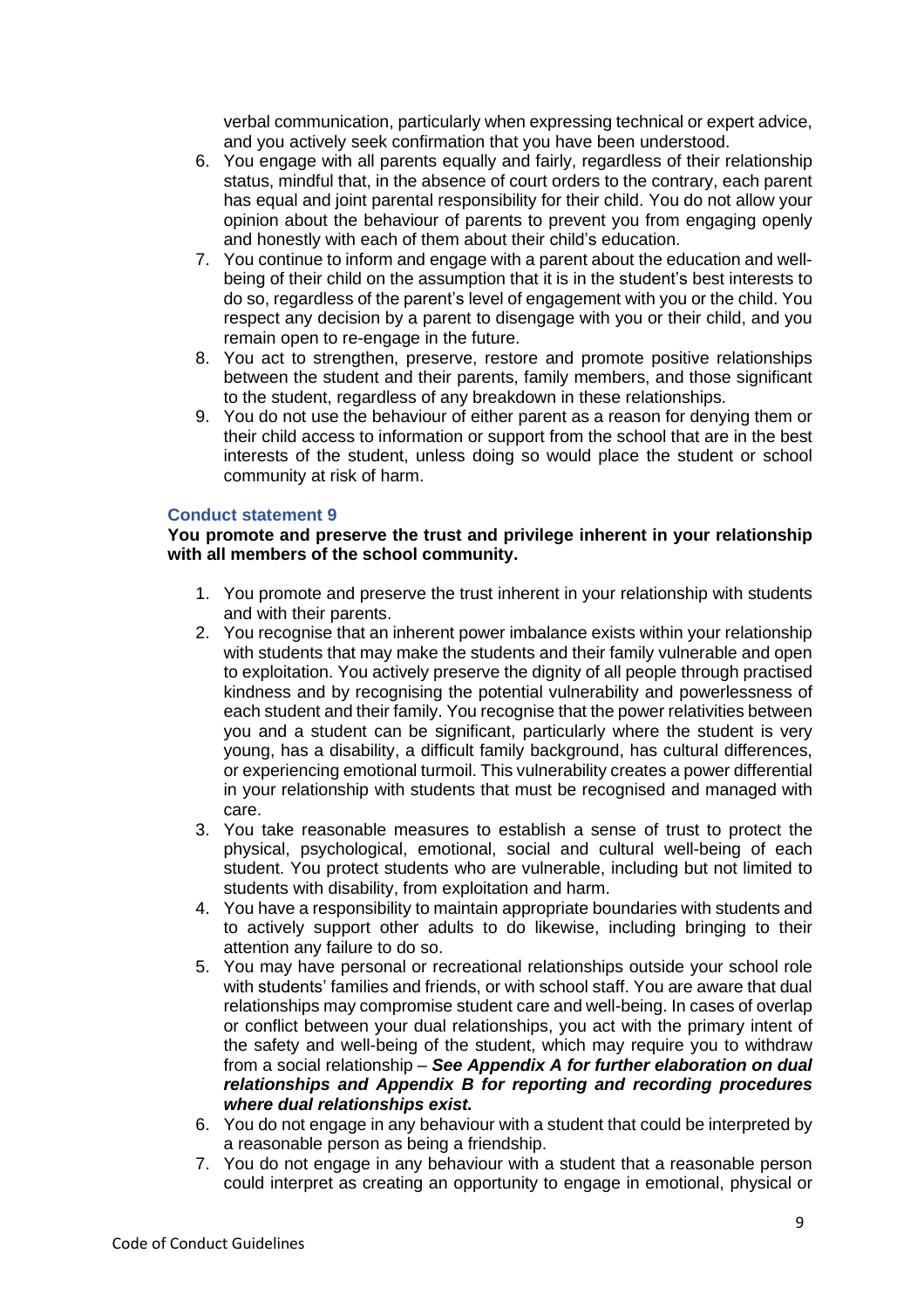sexual intimacy with a student.

- 8. You recognise that the power imbalance between you and students means that the onus is on you to avoid any ambiguity or misunderstanding by a student or third party about your intent in your behaviour towards them.
- 9. You understand that the power imbalance between you and students means a student is unable to give their consent to engaging in emotional, physical or sexual intimacy with you, regardless of the legal age of consent, or the student's age or maturity. You must therefore not seek nor rely on such express or implied consent from a student to engage in an intimate relationship.
- 10. You understand that the power imbalance between you and students may continue to influence students' choices beyond the date when they cease to be students at your school. You must therefore not engage in emotional, physical or sexual intimacy with a former student within two years of them ceasing enrolment at your school, or them turning 21, whichever occurs latest.
- 11. You take all reasonable steps to ensure the safety and security of the possessions and property of students and their families that are in your care.
- 12. You do not knowingly mislead parents or make misrepresenting statements to them, or withhold information relevant to their ability to make informed decisions about their children unless required by law.
- 13. You recognise that there may be rare exceptions to full disclosure to parents. Such disclosure of information may compromise law enforcement or other risk management processes, or the privacy and reputation of those involved. You seek legal or other expert advice in resolving such situations, recognising that parents have the right to know about any risk to their children.

#### **Conduct statement 10**

#### **You maintain and build on the community's trust and confidence in Catholic schools and the Church.**

- 1. Your conduct maintains and builds public trust and confidence in your school, other members of the school community, and the Church.
- 2. Any unlawful and unethical actions in your personal life risk adversely affecting both your own and the school's reputation in the eyes of the public. If the good standing of either you or the school was to diminish, this might jeopardise the inherent trust between the school and parents, as well as the community more generally, necessary for effective relationships and the best education of students.
- 3. You notify the Principal of your involvement in any criminal investigation or other legal process that may undermine trust and confidence in your judgement or care of students.
- 4. You consider the interests of the school and the Church when exercising your right to freedom of speech and participating in public, political and academic debate, including publication.
- 5. You never place the reputation of the school above the safety and well-being of students.

#### **Conduct statement 11**

#### **You act reflectively and ethically.**

- 1. You engage with the school reflectively and ethically to ensure that you consciously put student safety and well-being at the forefront of your behaviour and decisions.
- 2. You develop and maintain appropriate and best practice advice, support and care for each student and their family.
- 3. You evaluate your conduct and competency according to this Code, the terms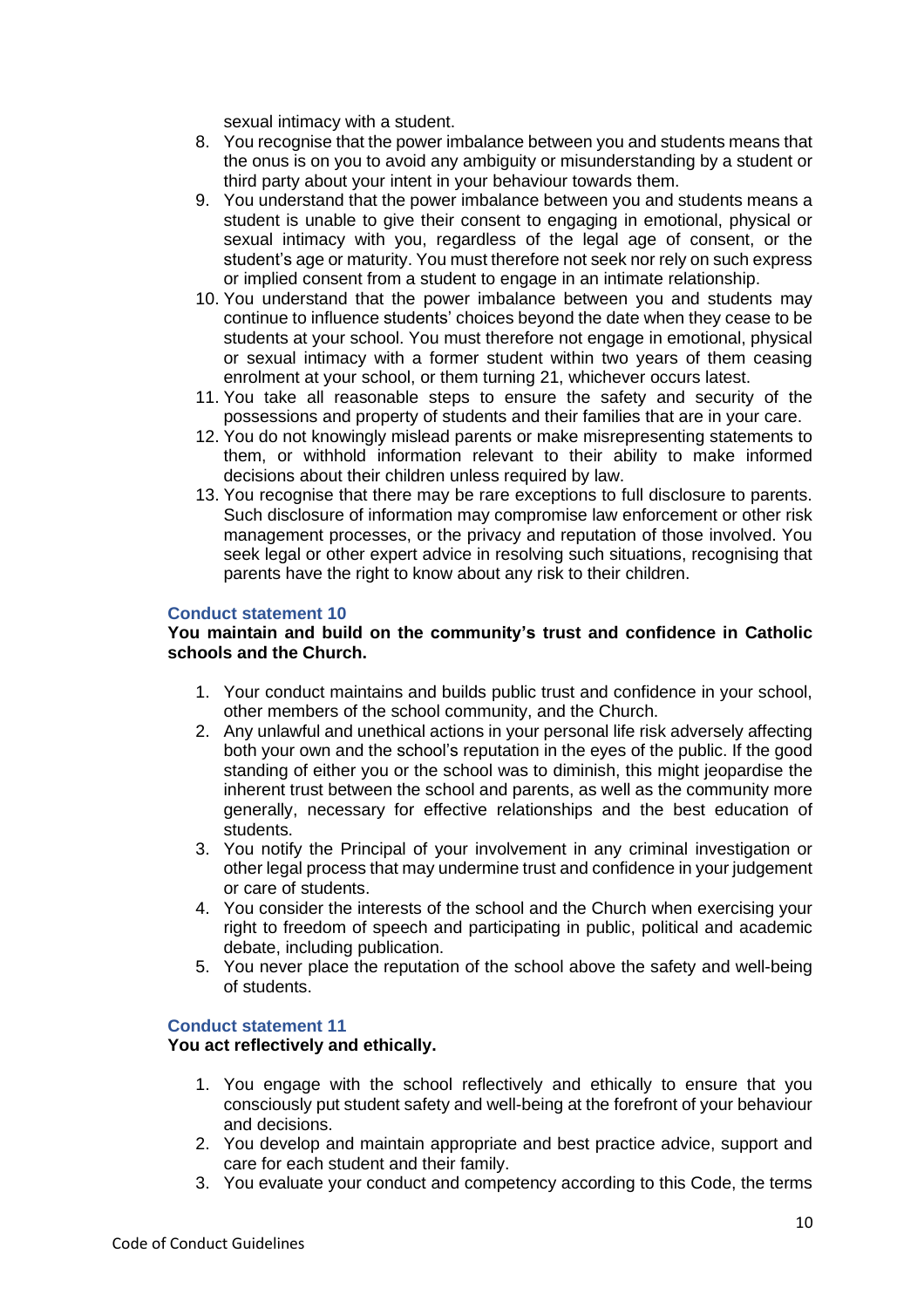and conditions of your relationship with the school, and school policies.

- 4. You contribute to the professional development of school staff as appropriate.
- 5. You contribute to continuous improvement by supporting opportunities to record, assess and learn from incidents involving student safety and well-being.
- 6. You advise the Principal of any reduction in your capacity to act in the best interests of the safety and well-being of students due to health, social or other factors, while you seek ways of addressing the deficiency.
- 7. You take care of the safety and well-being of all members of the school community so that you all may fully contribute and cooperate in providing for the safety and well-being of students.

#### **Conduct Statement 12**

#### **You allow students to have a voice in their education, safety and well-being.**

- 1. You recognise that while you and all adults have responsibility for the safety and well-being of students, students have opinions and ideas about their education and well-being.
- 2. You allow age-appropriate opportunities and forums for students to reflect on and express their opinions and ideas and you treat those expressions with respect and care.
- 3. You regularly invite students to participate in decision making about their education and well-being and offer them constructive feedback on their ideas and opinions.
- 4. You encourage students to inform you or the Principal of any concerns they have about their own or other students' education, safety or well-being. You follow up those concerns and keep students informed of how they are resolved.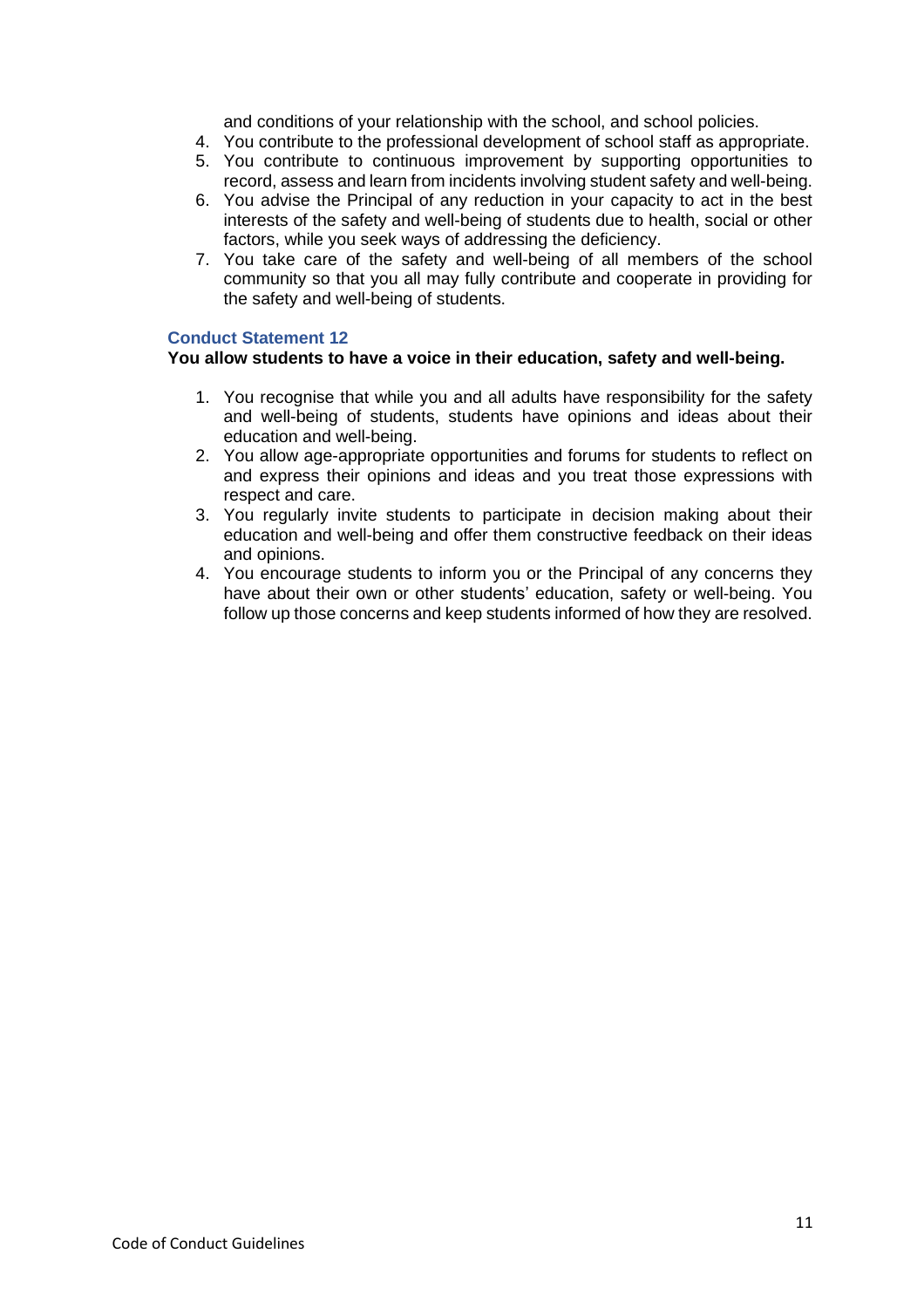## **Appendix A**

#### **Elaboration: Code of Conduct where dual relationships exist**

Staff involved in social or sporting groups, or working within their communities face additional challenges in managing professional boundaries with students and their families. They are more likely to have social relationships with the parents of the students who attend their school and are therefore more likely to see their students out of school hours, in social or sporting settings, or at various community clubs or associations.

This means staff will have legitimate reasons, on occasions, to attend social or sporting events with the students that they teach. It is also possible that they will visit students' homes or be visited by them, due to the teacher's social or sporting connections with their parents or older, adult siblings. Staff should avoid being in these situations with their students, unless they are in the company of other adults.

Social engagements are an important part of community life and contribute positively to the wellbeing of staff working within their communities.

The recommendations below may assist staff to enjoy these social or sporting engagements without compromising their professional responsibilities or crossing professional boundaries:

- Social contact should be generated via the relationship the teacher has with the parents/carers or adult siblings of students, or by an event (such as a social or sporting event).
- Staff avoid being alone with their students in these situations, where it is unavoidable, do so with the informed consent of parents.
- Staff should conduct themselves in a way that will not give others reason to question their fitness/suitability to teach and that will not create discomfort for their students.
- Consuming alcohol in these situations may lessen a teacher's capacity to judge when a professional boundary is at risk, so alcohol consumption should be avoided or limited.
- Staff should politely avoid discussing matters relating to their workplace and should not discuss students' learning or progress at social or sporting occasions.
- Where dual relationships exist, staff should not connect through social media with parents or social/community groups that directly/indirectly link to students' social media.
- Any concern a teacher has about whether or not a situation may be compromising or may breach professional boundaries should be discussed with a senior/supervising colleague or their principal in advance, and an approved plan of action followed.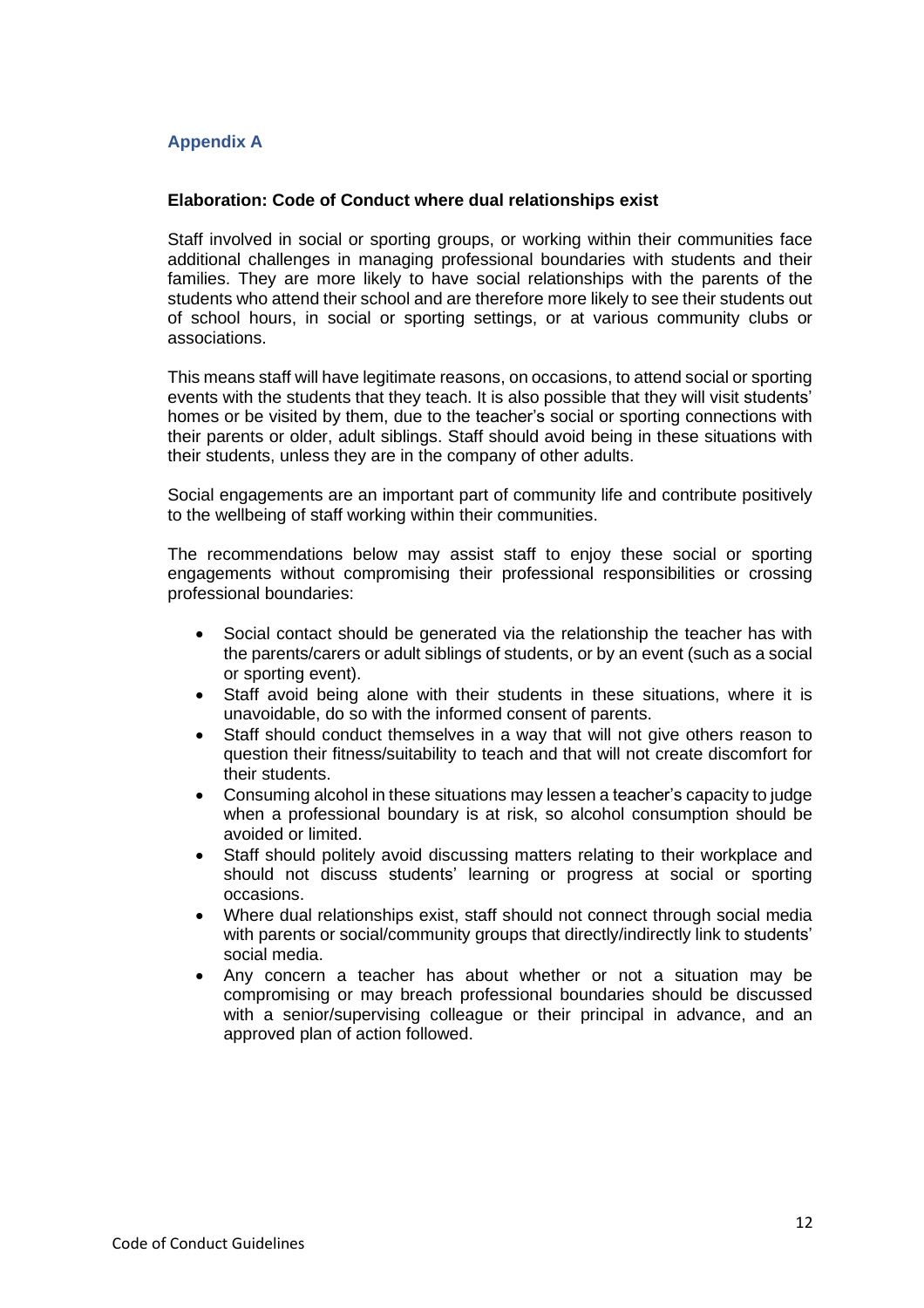## **Appendix B**

#### **Procedures: Reporting and Recording of Dual Relationships**

The scope of this Code of Conduct applies to staff, students, volunteers, parents and guardians. However, reporting and recording of dual relationships applies only to staff; that is, people under the employ of the College.

A dual relationship exists when you have contact with students through an event(s) or a personal or recreational relationship outside of your school role with students' families and friends (See Appendix A).

Self-disclosure and transparency in regard to dual relationships may assist to limit perceptions of misconduct, avoid breaches of this code and maintain a sense of professional integrity.

The following procedures must be followed if you have contact with students through an event(s) or a personal or recreational relationship outside of your school role with students' families and friends.

- Single event contact email the Principal regarding the nature of the event, students/families who will be present and the reason for your involvement in this event.
- A series of events (eg coaching a sports team) Email the Principal outlining the nature of involvement, students/families involved and the time period.
- Ongoing relationship (eg a friendship with a student's family or close relative) Email the Principal outlining the nature of involvement, students/families involved and the types of interactions.
- Staff member with a child at the College email the Principal at the commencement of the year outlining the types of interactions you are likely to have with students and their families during the year as a result of your child's enrolment.

Where staff are unsure whether a particular event or contact with a student or their family constitutes a dual relationship under this policy and should be reported, staff should discuss the matter with the principal.

Note that if, as a result of any of the above interactions, staff are connected on social media with parents of students at Irene McCormack Catholic at no time must any discussion, photos or media be posted in relation to the College. Staff must maintain professional boundaries and should conduct themselves online in a way that will not give others reason to question their fitness/suitability to be employed in Catholic School.

| Authorised by: Peter Collins |                                | Signature: | Released Collins            |  |
|------------------------------|--------------------------------|------------|-----------------------------|--|
| Date:                        | 1 January 2022                 |            |                             |  |
|                              | Effective Date: 1 January 2022 |            | Next Review: 1 January 2023 |  |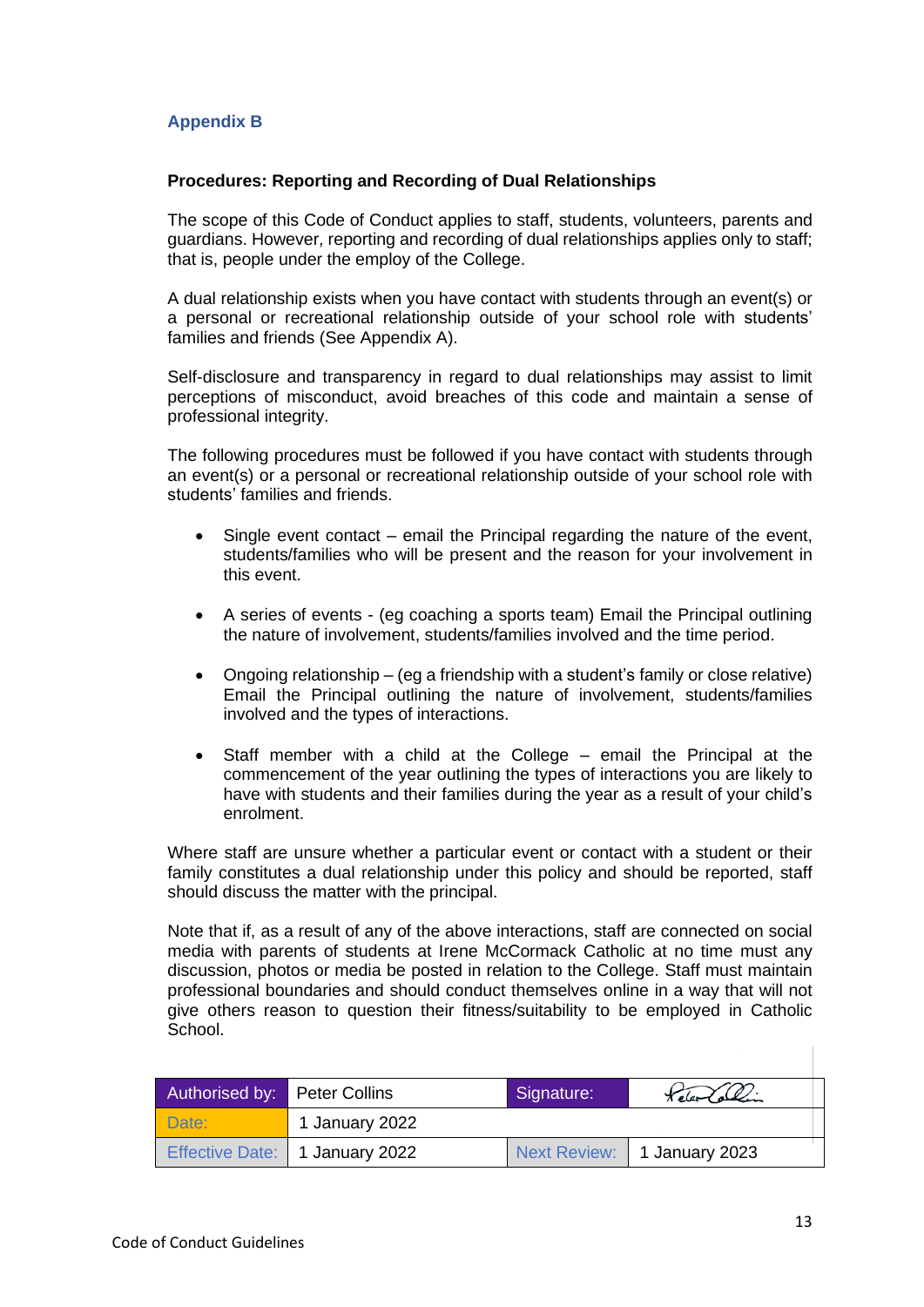The purpose of the Code of Conduct is to describe minimum standards of conduct in all behaviour and decision making to ensure the safety and well-being of students. The Code is summarised in the twelve Conduct Statements below:

## **Conduct Statements**

- 1. You act safely and competently.<br>2. You give priority to students' safe
- You give priority to students' safety and well-being in all your behaviour and decision making.
- 3. You act in accordance with the values of the Gospel as defined in the Code of Ethical Conduct.
- 4. You conduct yourself in accordance with laws, agreements, policies and standards relevant to your relationship with the school community.
- 5. You respect the dignity, culture, values and beliefs of each member of the school community.
- 6. You treat personal information about members of the school community as private and confidential.
- 7. You give impartial, honest and accurate information about the education, safety and wellbeing of students.
- 8. You support all members of the school community in making informed decisions about students.
- 9. You promote and preserve the trust and privilege inherent in your relationship with all members of the school community.
- 10. You maintain and build on the community's trust and confidence in Catholic schools and the Church.
- 11. You act reflectively and ethically.
- 12. You allow students to have a voice in their education, safety and well-being.

It is a condition of employment of all employees of Irene McCormack Catholic College to know and understand the required standards of behaviour and practice as detailed in the Irene McCormack Catholic College Code of Conduct.

By signing below, I am attesting that:

- I have read, understand and agree to comply with the Irene McCormack Catholic College Code of Conduct;
- I have been informed of and understand my obligations to advise the College Principal in respect to dual relationships as outlined in the Code;
- I have received clarification about any aspects of the Code I initially did not understand;
- I understand that failure to comply with the Code may result in sanctions or in my termination of employment;
- I understand that the Code cannot address every possible situation that presents itself and does do not eliminate the expectation of good judgment and professional behaviour at all times; and
- I understand that I am required to report any breach of the Code, whether committed by myself or by any other employee, to the College Principal.

Employee Name (PRINT) Date

**Signature**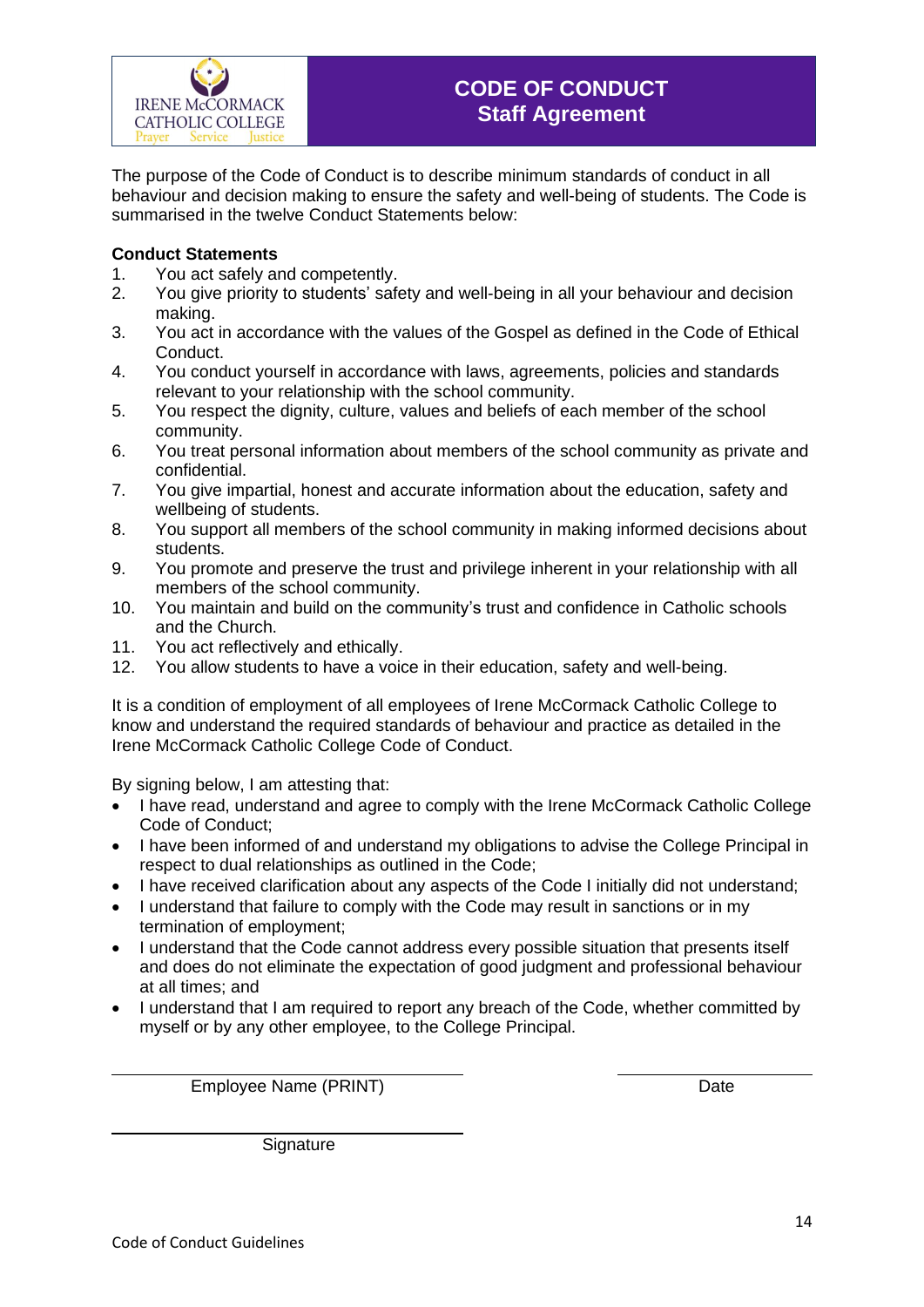The purpose of the Code of Conduct is to describe minimum standards of conduct in all behaviour and decision making to ensure the safety and well-being of students. The Code is summarised in the twelve Conduct Statements below:

## **Conduct Statements**

- 1. You act safely and competently.
- 2. You give priority to students' safety and well-being in all your behaviour and decision making.
- 3. You act in accordance with the values of the Gospel as defined in the Code of Ethical Conduct.
- 4. You conduct yourself in accordance with laws, agreements, policies and standards relevant to your relationship with the school community.
- 5. You respect the dignity, culture, values and beliefs of each member of the school community.
- 6. You treat personal information about members of the school community as private and confidential.
- 7. You give impartial, honest and accurate information about the education, safety and wellbeing of students.
- 8. You support all members of the school community in making informed decisions about students.
- 9. You promote and preserve the trust and privilege inherent in your relationship with all members of the school community.
- 10. You maintain and build on the community's trust and confidence in Catholic schools and the Church.
- 11. You act reflectively and ethically.
- 12. You allow students to have a voice in their education, safety and well-being.

It is a condition that staff, parents and students at Irene McCormack Catholic College know and understand the required standards of behaviour and practice as detailed in the Irene McCormack Catholic College Code of Conduct.

By signing below, I am attesting that:

- I have read, understand and agree to comply with the Irene McCormack Catholic College Code of Conduct;
- I have been informed of and understand my obligations to advise the College Principal in respect to dual relationships as outlined in the Code;
- I have received clarification about any aspects of the Code I initially did not understand;
- I understand that failure to comply with the Code may result in sanctions or in my termination of employment;
- I understand that the Code cannot address every possible situation that presents itself and does do not eliminate the expectation of good judgment and professional behaviour at all times; and
- I understand that I am required to report any breach of the Code, whether committed by myself or by any other member of the school community, to the College Principal.

Name (PRINT) Date

**Signature**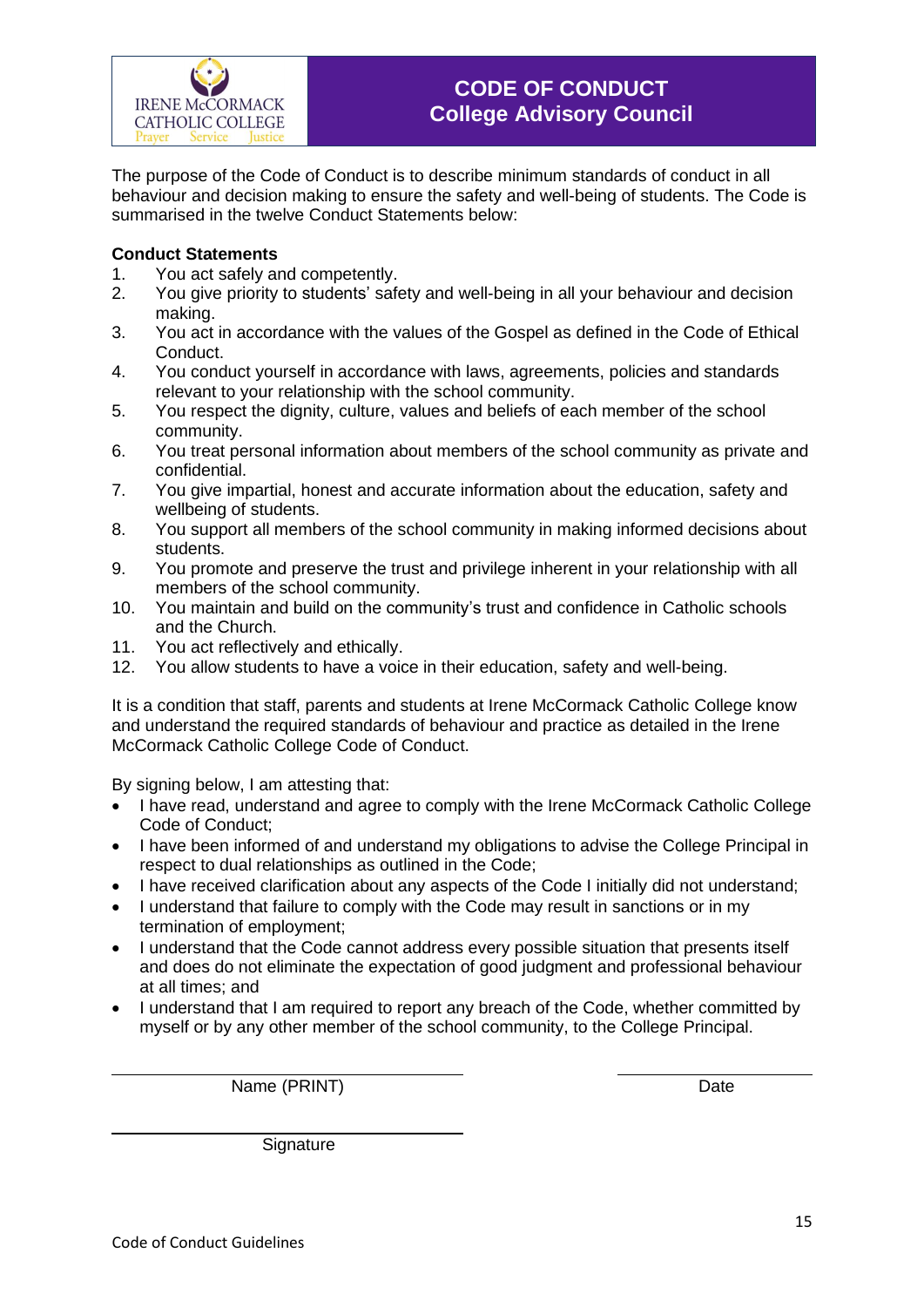The purpose of the Code of Conduct is to describe minimum standards of conduct in all behaviour and decision making to ensure the safety and well-being of students. The Code is summarised in the twelve Conduct Statements below:

## **Conduct Statements**

- 1. You act safely and competently.<br>2. You give priority to students' safe
- You give priority to students' safety and well-being in all your behaviour and decision making.
- 3. You act in accordance with the values of the Gospel as defined in the Code of Ethical Conduct.
- 4. You conduct yourself in accordance with laws, agreements, policies and standards relevant to your relationship with the school community.
- 5. You respect the dignity, culture, values and beliefs of each member of the school community.
- 6. You treat personal information about members of the school community as private and confidential.
- 7. You give impartial, honest and accurate information about the education, safety and wellbeing of students.
- 8. You support all members of the school community in making informed decisions about students.
- 9. You promote and preserve the trust and privilege inherent in your relationship with all members of the school community.
- 10. You maintain and build on the community's trust and confidence in Catholic schools and the Church.
- 11. You act reflectively and ethically.
- 12. You allow students to have a voice in their education, safety and well-being.

It is a condition that staff, parents and students at Irene McCormack Catholic College know and understand the required standards of behaviour and practice as detailed in the Irene McCormack Catholic College Code of Conduct.

By signing below, I am attesting that:

- I have read, understand and agree to comply with the Irene McCormack Catholic College Code of Conduct;
- I have been informed of and understand my obligations to advise the College Principal in respect to dual relationships as outlined in the Code;
- I have received clarification about any aspects of the Code I initially did not understand;
- I understand that failure to comply with the Code may result in sanctions or in my termination of employment;
- I understand that the Code cannot address every possible situation that presents itself and does do not eliminate the expectation of good judgment and professional behaviour at all times; and
- I understand that I am required to report any breach of the Code, whether committed by myself or by any other member of the school community, to the College Principal.

Name (PRINT) Date

**Signature**